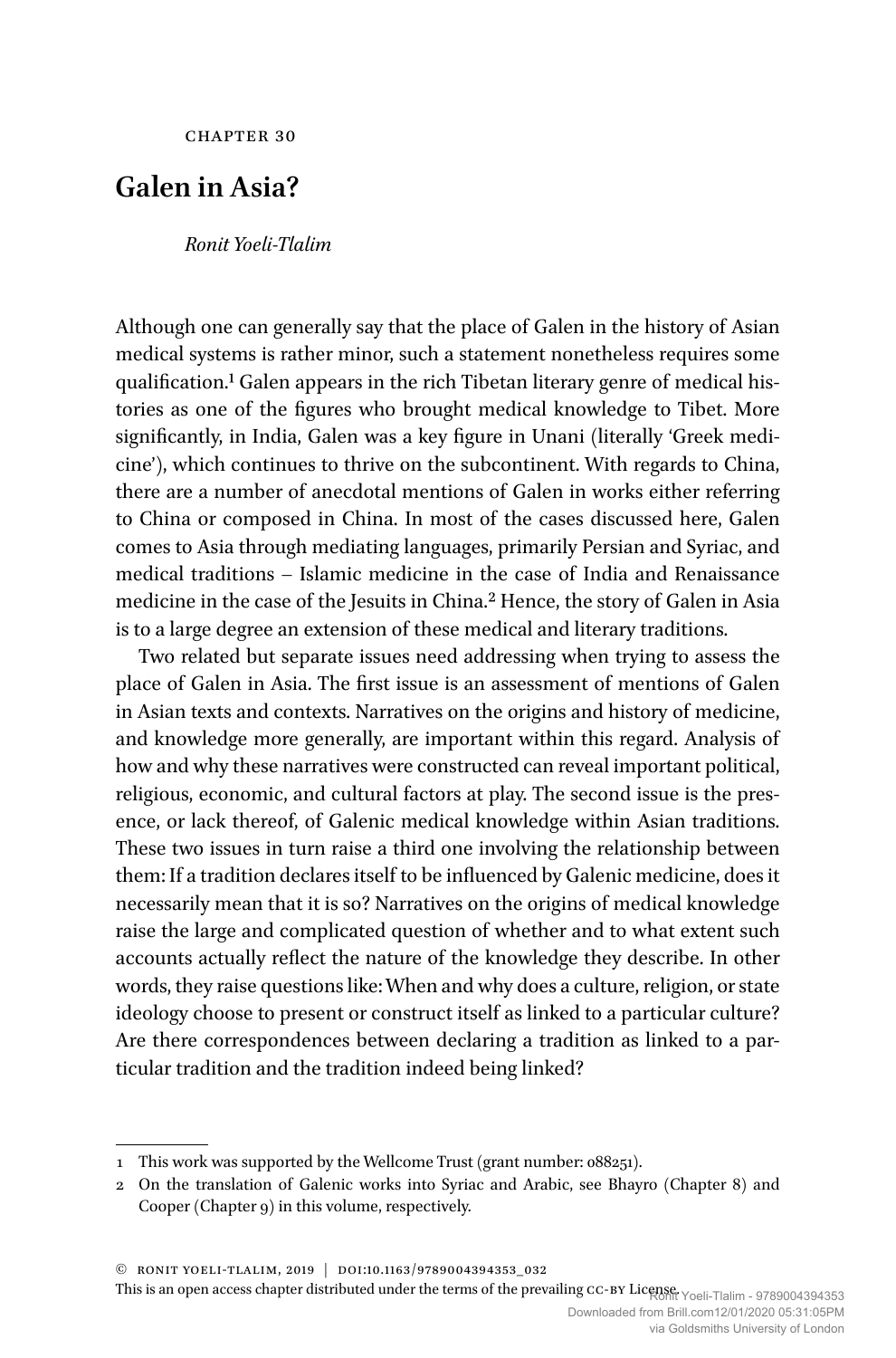# **1 Galen in Tibet?**

An intriguing account found in a number of Tibetan medical histories from the sixteenth century onwards tells of a famed physician from the West by the name of Galenos, who was invited by the first king of Tibet to Lhasa along with other famed doctors from China and India.3 One finds the following in the version in the *Mirror of Beryl*, an account of the history of Tibetan medicine by Sangye Gyatso (1653–1705), regent of the Fifth Dalai Lama (1617–82) and author of several seminal texts on Tibetan medicine:

Once when the king was ill, the Indian doctor Bharadhaja, the Chinese doctor Hsüan Yüan Huang, and the Taksik or Phrom doctor Galenos were invited to Tibet to cure him … They held many discussions and jointly composed a medical text in seven chapters called *Weapons of Fearlessness*, which they offered to the king … Therefore, all medical science was compiled into these three main systems and propagated by them. The king gave gifts to the Indian and Chinese doctors, and they travelled back to their own lands. Galenos stayed on as royal physician. It is said that he mostly resided in Lhasa, where he composed many texts. He married and had three sons.4

This captivating narrative has led to many accounts in secondary literature stating that Greek medicine was adopted in Tibet in the eighth century. One should not, however, jump to such hasty conclusions, but rather try to understand the significance of this narrative. This account, along with similar ones found in Tibetan medical histories, raises many intriguing questions. The first of them is from where does this Galenos come? The Tibetan delineation of Phrom or Khrom is derived from Rum, or Rome, and usually refers to Byzantium. The other option the text raises is Tazig. Early Tibetan geographies are in agreement that Tazig is a large kingdom to the west of Tibet.<sup>5</sup> It could refer to Persia or to the Abbasid Empire.<sup>6</sup> The term is also used when referring more generally to Muslims, Arabs, or Persians. That both of these are options

<sup>3</sup> The Tibetan material for this chapter is based on Yoeli-Tlalim (2012). On Tibetan medical histories more generally, see Garrett (2007).

<sup>4</sup> For the English translation, see Kilty (2010: 148–9). For the Tibetan text, see: Sangs rgyas rgya mtsho (Sangye Gyatso), *Gso ba rig pa'i khog 'bugs vaidūrya'i me long (Mirror of Beryl)*, (2008) 96. This quote was first discussed by Beckwith (1979: 301).

<sup>5</sup> The various Tibetan spellings are Ta zig, ta zhig, ta chig, stag gzig, stag gzigs. On these terms, see Yoeli-Tlalim (2011).

<sup>6</sup> See Martin (2011).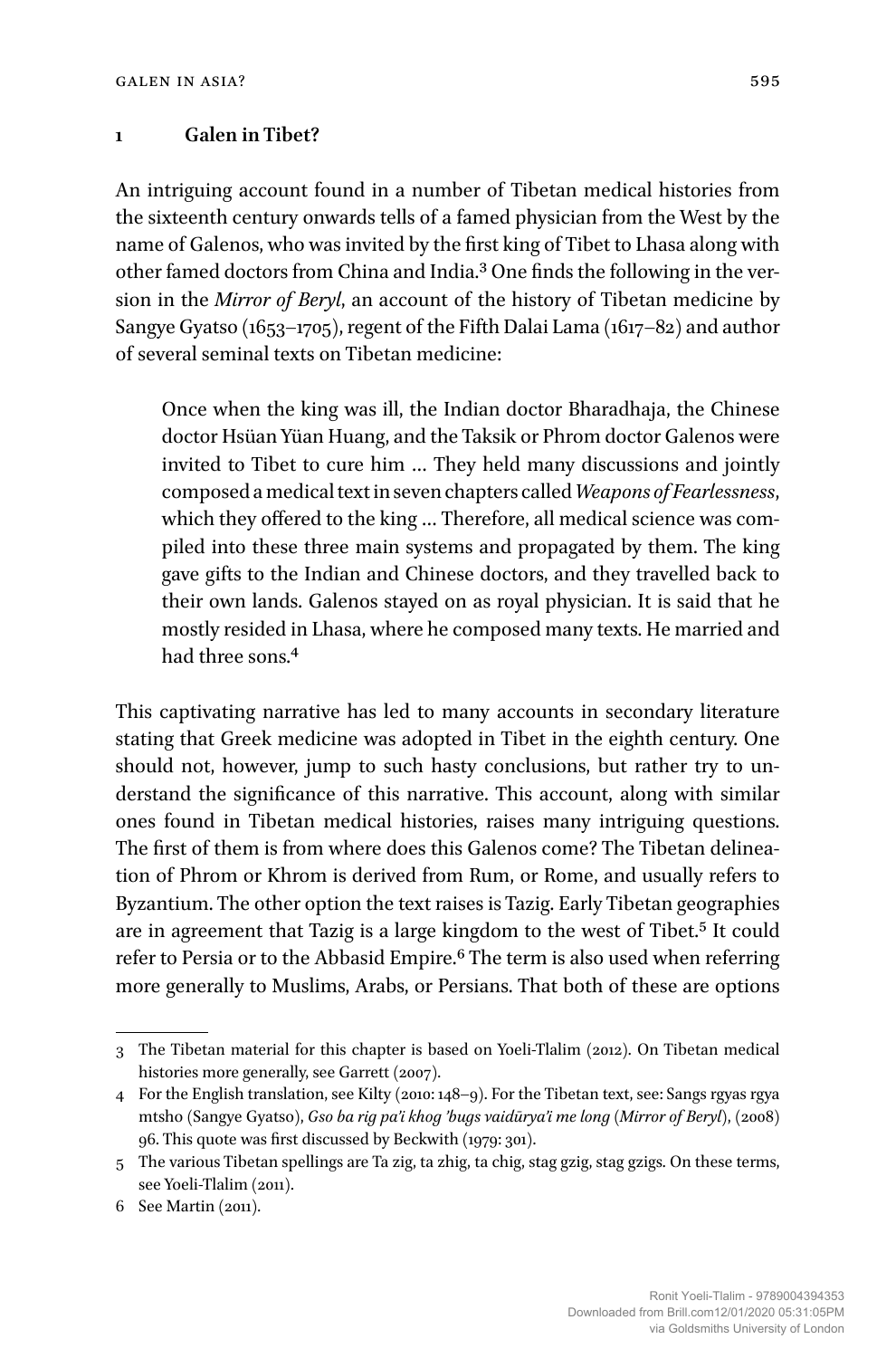596 Yoeli-Tlalim

for the possible origin of the Galenos who shows up in Lhasa is not terribly surprising, since from a Tibetan perspective it is hard to know where the exact demarcation between Tazig and Khrom stands, and as Dan Martin has pointed out, they often fall into the same place on the map.7

Are the links described above between Tibetans and Muslims to the West even a possibility? Tibet is usually perceived as remote and isolated, but that has not always been the case. On a map of Asia as it was more or less at the time this account is presumably taking place, one would find three major empires abutting each other: the Abbasid Empire, founded in 750; the Tibetan Empire, which reached its height in the early ninth century; and Tang China (618–907). The close proximity of the Abbasid and Tibetan Empires of the time explain what people often find surprising, but is not – on-going cultural and other connections between Tibet and the Islamic world from the eighth century onwards.8 Furthermore, Tibet's mediating position was significant in terms of Asian medical knowledge during and after the time of the Tibetan Empire as well as during the Mongol era.9

Another important question that this account raises is who are the 'colleagues' of Galenos referenced here? In terms of the Chinese figure, this would be the Yellow Emperor, who in Chinese tradition is considered the source of Chinese medicine.10 Bharadhvāja, the other 'colleague', holds a similar place in Indian medicine. In the opening chapter of the Ayurvedic classic the *Carakasamhitā*,11 Bharadhvāja is described as the member of the assembly of sages who approaches the God Indra, requesting his help in eradicating illnesses that had befallen humankind. Bharadhvāja's request is granted by Indra, who transmits medical knowledge to him. Bharadhvāja then disseminates this knowledge to other sages. Bharadhvāja is also mentioned in other Indian medical treatises, as well as in Vedic literature, the epics, and the Purāṇas.12 Both the Chinese Yellow Emperor and the Indian Bharadhvāja are mythical figures, a point to keep in mind when trying to make sense of Galen's place in this narrative.

Another key question is: What is the text claiming with respect to a time frame? Sangye Gyatso's narrative, like similar narratives that followed his,

<sup>7</sup> Martin (2011).

<sup>8</sup> On these various connections, see Akasoy, Burnett, and Yoeli-Tlalim (2011).

<sup>9</sup> See Yoeli-Tlalim (forthcoming) and Buell (2011).

<sup>10</sup> Unschuld (1985: 107).

<sup>11</sup> The date of this text remains unknown. Earlier versions of it may date to as early as the fourth century bc, but the text has been supplemented, edited, and partially rewritten by later authors up to the eighth century AD. See Wujastyk (1995: 22).

<sup>12</sup> For an overview of these, see Meulenbeld (1999–2002: IA.152–4, IIA.158–60, 764, 781).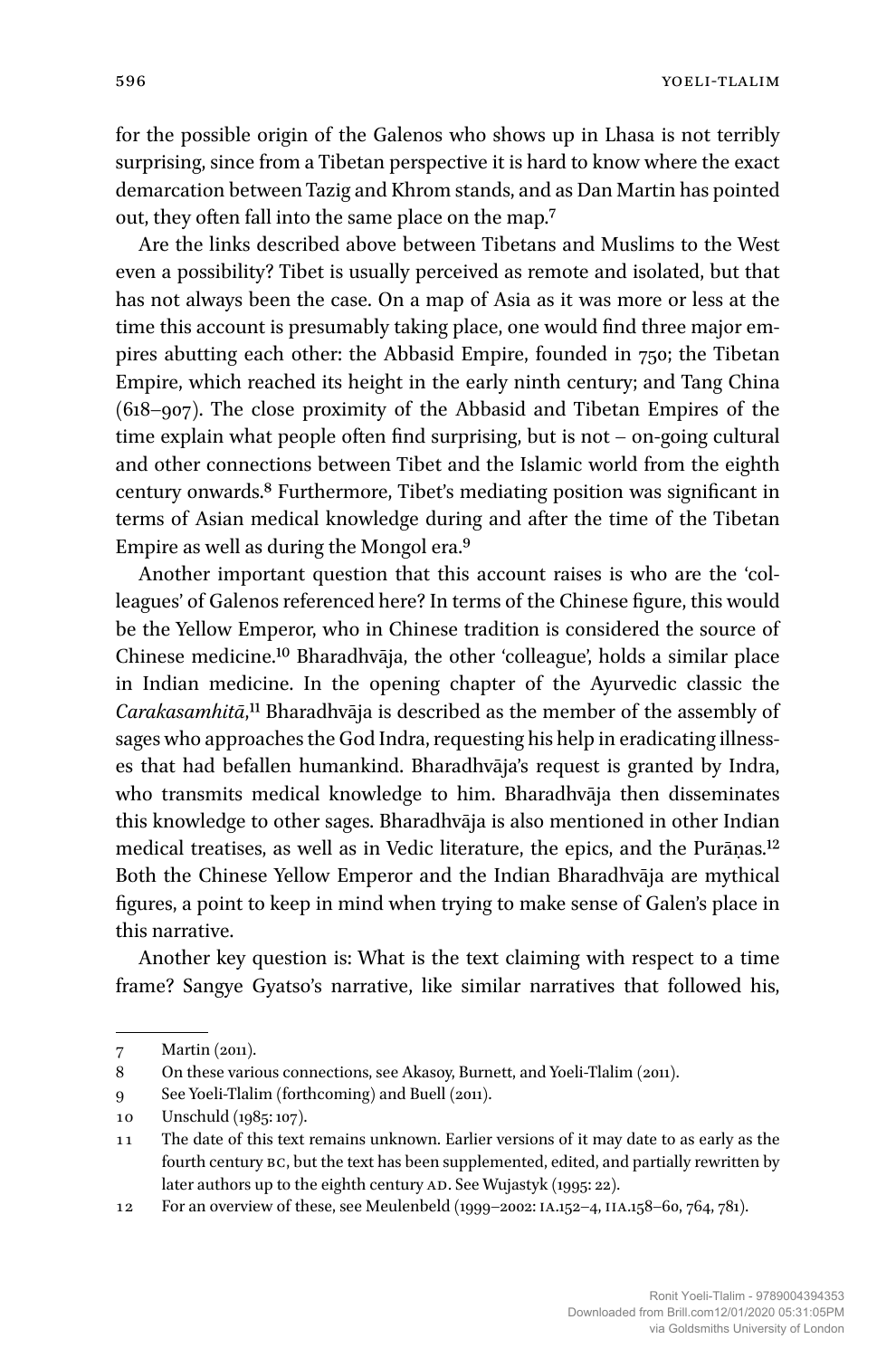locates this episode at the time of the seventh-century Tibetan king Songtsen Gampo, whose reign marks the beginning of recorded history in Tibet, and indeed, Tibetan culture at large. These narratives thus present a history of Tibetan medicine that was formulated in its initial stages as a synthesis of Greek, Indian, and Chinese medical systems.

Looking critically at this notion of early Tibetan medicine as a synthesis of Greek, Indian, and Chinese traditions, two key issues stand out. The first is that in the early history of Tibetan medicine, the two main influences detected in medical texts are Indian and Chinese. There is also some Graeco-Arab influence, primarily in the diagnostic method of urine analysis, which does not feature in Ayurvedic or Chinese medicine as a key diagnostic tool, but is central in Tibetan diagnosis. Comparing the urine analysis sections in an early Tibetan medical text, the *Medical Method of the Lunar King* (*Zla ba'i rgyal po*), and in Ibn Sīnā's *Canon of Medicine* (*Qānūn fī al-ṭibb)* reveals remarkable similarities not only in content, but also in the structure of the texts.13 This input, along with input detectable in *materia medica*,14 however, does not quite add up to a 'meta-narrative' in which Galenos is preferred, the one who stays on as court physician and establishes a local lineage, while the Yellow Emperor and Bharadhvāja are sent back to China and India respectively. The nature of Tibetan medical literature itself leads to the conclusion that both in the formative and the mature/classical periods of Tibetan medicine, the Galenic influence is clearly secondary to that deriving from India and China.

Another issue worth considering here is that in earlier exemplars of Tibetan medical histories, from the thirteenth century onwards, despite references to influences from the West, there are no mentions of Galenos, nor do the accounts present Graeco-Arab teachings as being in any way superior in the sense implied by Sangye Gyatso.<sup>15</sup> How then should one understand the primary position given to Galenos in Sangye Gyatso's account? What all the above points to is that the accounts on Galen coming to Tibet at this time reflect more the period in which they were written, the seventeenth century onwards, than the period to which they supposedly refer, the seventh and eighth centuries. Galen as representing the origin of Western medicine – here meaning Islamic medicine – came to Tibet most probably via Mughal India, with which Tibet maintained close relations.

<sup>13</sup> See Yoeli-Tlalim (2010).

<sup>14</sup> For other inputs, see Yoeli-Tlalim (2013).

<sup>15</sup> For a study of a thirteenth-century exemplar of the medical history genre, see Martin  $(2007)$ .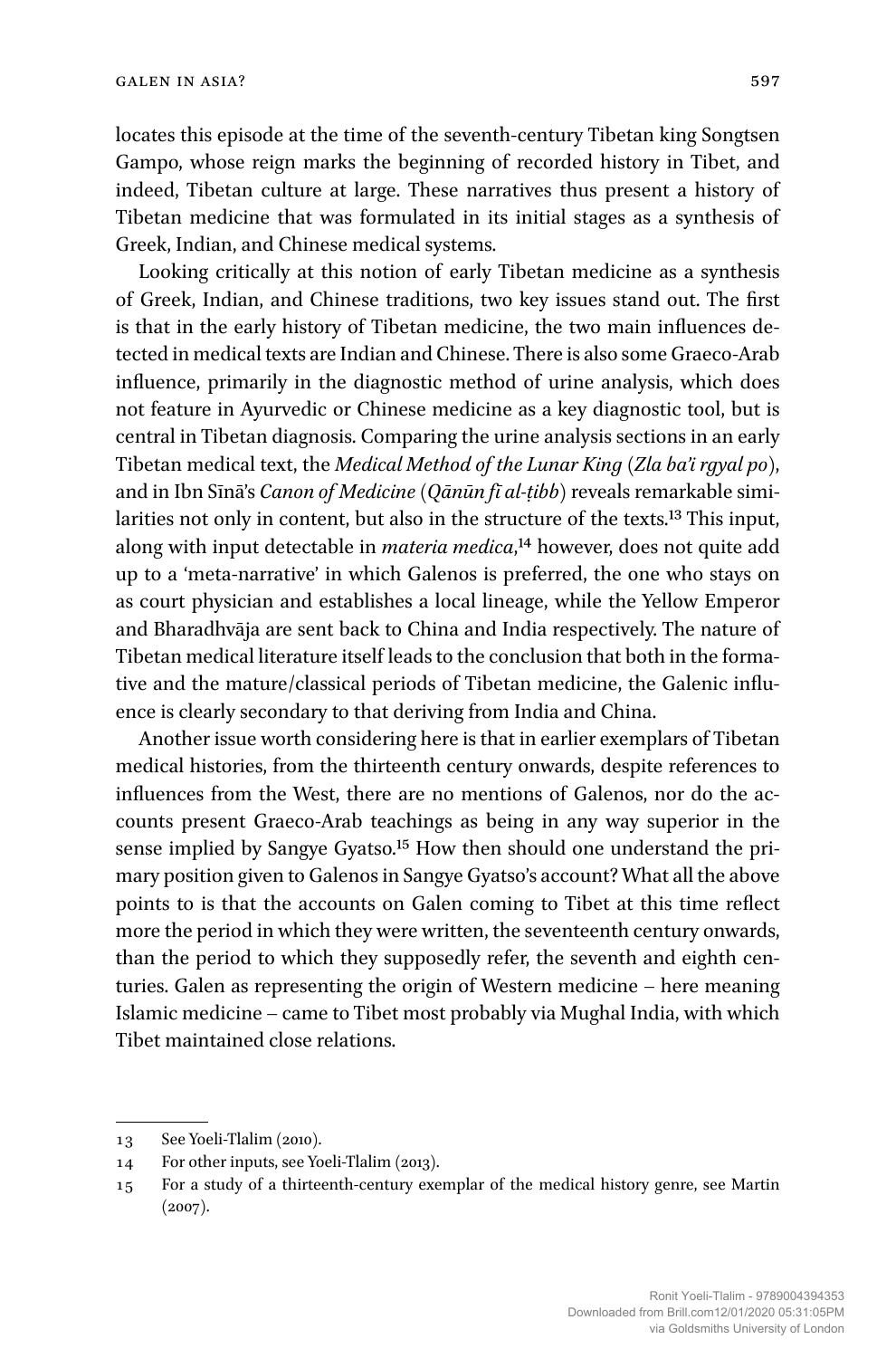598 Yoeli-Tlalim

Indeed, the autobiography of the Fifth Dalai Lama tells how in 1675 he brought to his court a physician from India known for his expertise in cataract surgery. This physician, named as Manaho, is credited with a work on ophthalmology preserved in the Tibetan Tanjur (Bstan 'gyur), the part of the Tibetan Buddhist canon composed primarily of various commentarial works. The Tibetan title of this short work on the treatment of eye diseases, translated in the Potala by Lhun grub, is *Opening the Eyes to See* (*Mig 'byed mthong ba*). The preface says the author was a physician of the Indian emperor Shah Jahan (r. 1628–58) and that he came from the country of Paripura. The location to which this refers is not entirely clear, but according to Martin, it appears to be linked to Persia.16 The Fifth Dalai Lama says that Manaho taught the art of cataract removal to a local Tibetan physician, who later performed it successfully on the Fifth Dalai Lama himself.17

More generally, this episode should be viewed within the context of the Fifth Dalai Lama's active efforts to seek out medical experts from abroad, not only for his own well-being, but also with a view towards broadening Tibetan medicine's repertoire of diagnostic, therapeutic, surgical, and pharmacological tools.18 The person who most likely oversaw the invitation of this foreign physician, along with other physicians from neighbouring countries, was the Fifth Dalai Lama's regent, Sangye Gyatso, author of the above Galenos narrative. Sangye Gyatso also played a crucial role in systematising Tibetan medicine. One should therefore consider the following aspects about him in conjunction: his composition of a seminal text on the history of Tibetan medicine, from which the above quote on Galen is taken; his systemisation of Tibetan medicine; and his own connections with foreign physicians. Together they indicate that the significance Sangye Gyatso gives to Galen reflects to a great extent Galen's connections to Islamic medicine, as found at the time in Mughal India, projected back to the origins of Tibetan medicine.

#### **2 Galen in India?**

Medical historians are often thrilled to hear that Greek medicine, known in India as Yūnānī or Unani, is alive and still practised on the subcontinent

<sup>16</sup> Dan Martin, *Tibskrit*, s.v., 'Manaho' (online, several URLs).

<sup>17</sup> On Manaho, see Gyatso (2004: 90); Czaja (2007: 348); Martin (2008: 29, n.38). An analysis of this interesting text, and a comparison with Islamic ophthalmology of this period should yield interesting data for better understanding the transmission of ophthalmological knowledge.

<sup>18</sup> Gyatso (2015: 116–17).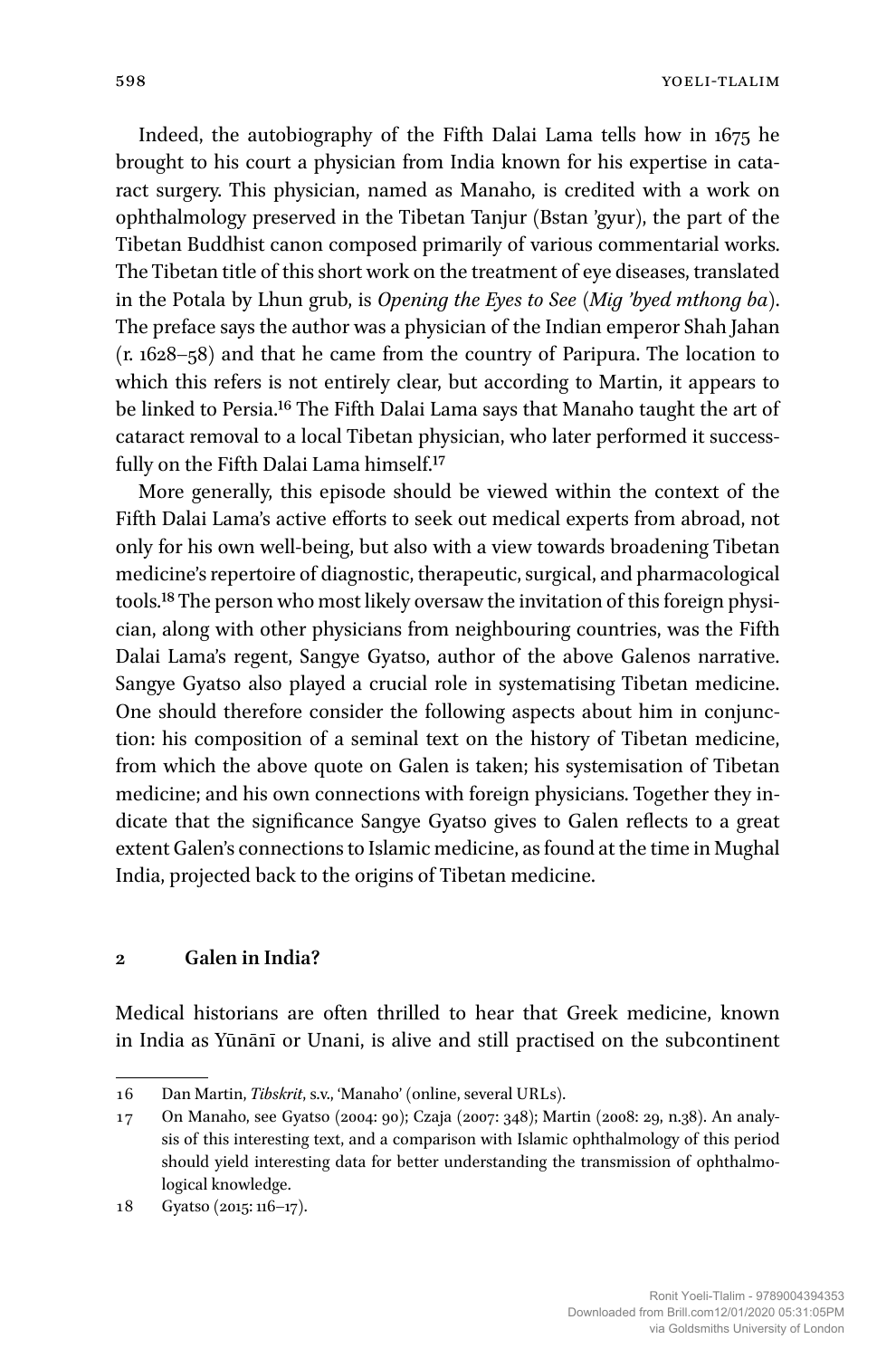alongside Indian traditional medical systems. In fact, the Indian government actively promotes Unani.19 It is also practised in other parts of the world, including in the Islamic world and beyond.20

Islamic medicine reached the subcontinent with the Muslim migrations and conquests of the twelfth and thirteenth centuries and became established at the Mughal court in the sixteenth century. The term Yūnānī is based on the Arabic word Yūnān, literally 'Ionia' or 'Greece', referring to the links of the foundations of Yūnānī in Galenic medicine as inherited and transmitted by Arab and Persian medical theory and practice. The term Yūnānī itself, however, only goes back to the colonial age.21 Before the colonial encounter, the very same medicine that is today known as 'Unani tibb' was commonly referred to in Arabic and Persian medicine simply as 'tibb' (medicine).<sup>22</sup>

The Islamic medicine that reached India acknowledged its intellectual debt to Galen and other well-known authorities, including Hippocrates, Ibn Sīnā, and al-Rāzī.23 The texts and traditions that highlighted Galen were but one strand of Unani tibb, albeit the one emphasised by the elite Unani discourse as well as by scholarship.24 The emphasis on Galen and similarly well-known authorities eclipsed other healing traditions, for example those associated with the Greek healing god Asclepius and the Islamic folk figure of Luqman.

Some aspects of Galenic medicine, along with curious stories about Galen, came to India with Sufi saints. One such account is by Sayyid Muḥammad Ḥusaynī Bandah Nawāz Gīsūdirāz (d. 1422), a famous Sufi saint of south India whose family came from Khurasan.25 Bandah Nawāz Gīsūdirāz learned Sanskrit in order to defeat Brahmans during religious disputations. He was known also as a proficient physician and the author of a number of books on medicine, only one of which survives. In his book of collected discourses, there are a few anecdotes that testify to his interest in the Galenic tradition. One account appears in order to demonstrate Galen's teleological vision, which was an important aspect of the acceptance of his theories into Islamic science and medicine. Bandah Nawāz Gīsūdirāz recounts the following story:

<sup>19</sup> The Indian Government Ministry of AYUSH – the acronym stands for Ayurveda, Yoga, Unani, Siddha, and Homoeopathy – was established in 2014 'to ensure the optimal development and propagation of AYUSH systems of health care'. See the ministry's website at <http://ayush.gov.in/>(accessed 1 June 2017).

<sup>20</sup> Attewell (2007: 1–2).

<sup>21</sup> Speziale (2003).

<sup>22</sup> Attewell (2007: 10).

<sup>23</sup> Alavi (2008). For an Urdu example, see Alavi (2008: 206).

<sup>24</sup> Attewell (2007, Introduction, esp. 21–9).

<sup>25</sup> The following is based on Speziale (2003: 160–1).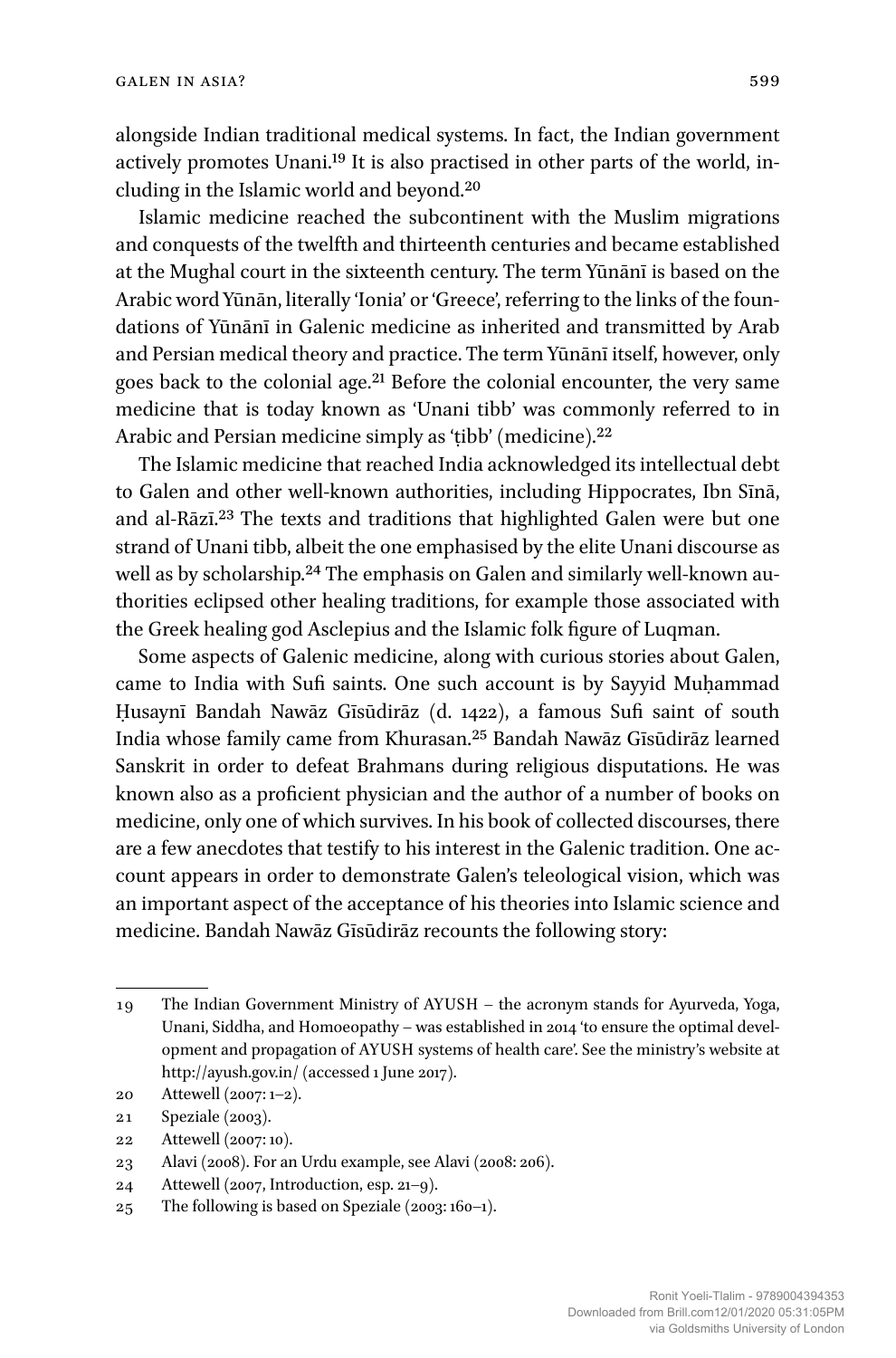Galen had enquired about which miracles had been done by the prophet 'Isā [Jesus]; people answered that he had walked on water. Galen asked if the water was hot or rather cold; when people answered that it was cold, he invited people to go and be converted, because 'he was surely a prophet of God'.26

As Guy Attewell and Fabrizio Speziale have shown in their work, however, one should look critically at the connections between Unani and the Greek tradition. As Attewell notes, the presentation of Unani tibb as the seamless continuation of the Greek tradition 'bears little relation to the historical realities of *tibbi* knowledge and practice'.<sup>27</sup> This necessitates considering the relation, if any, between how a tradition portrays itself versus how it is revealed historically.28 Here is also another case that raises the question of why practitioners and scholars of Unani sought to emphasise their links with Galen and Greek medicine.

The formulation of 'Greek' by Indo-Muslim physicians needs to be viewed against the backdrop of their struggle regarding the status of Unani tibb and its recognition, threatened by Western positivistic attitudes towards traditional medicines.29 Indeed, one sees the use of the term '[y]unani' proliferate especially in the nineteenth century, when the need for this legitimisation further increased with the establishment of the British Raj in 1858 and Indian modernists being keen to emphasise their links with European culture.30

# **2.1** *Garcia da Orta*

Knowledge of and references to Galen also reached India via Europeans. The most notable case in point is Garcia da Orta (d. 1568), the Portuguese physician who settled in Goa and wrote what is known to be the first European text on Asian medicinal plants.31 Da Orta is more a case of 'importing' European knowledge to India, but one can perhaps glean some relevant information from his account on local knowledge in Goa at his time.

Da Orta reports that Galen along with Hippocrates, Aristotle, Plato, Ibn Māsawayh, Ibn Sīnā, al-Rāzī, and ʿAli b. Riḍwān were well known amongst the

<sup>26</sup> Tr. by Speziale (2003: 161).

<sup>27</sup> Attewell (2007: 24).

<sup>28</sup> It is of course simplistic to brand all Unani tibb, or indeed any of the other medical traditions discussed here, as one 'tradition', but for the sake of this brief overview, this term will need to suffice.

<sup>29</sup> Speziale (2003: 149, n.1).

<sup>30</sup> Speziale (2005: 18).

<sup>31</sup> On Garcia de Orta and his text, see Fontes da Costa (2015) and Brentjes (2016).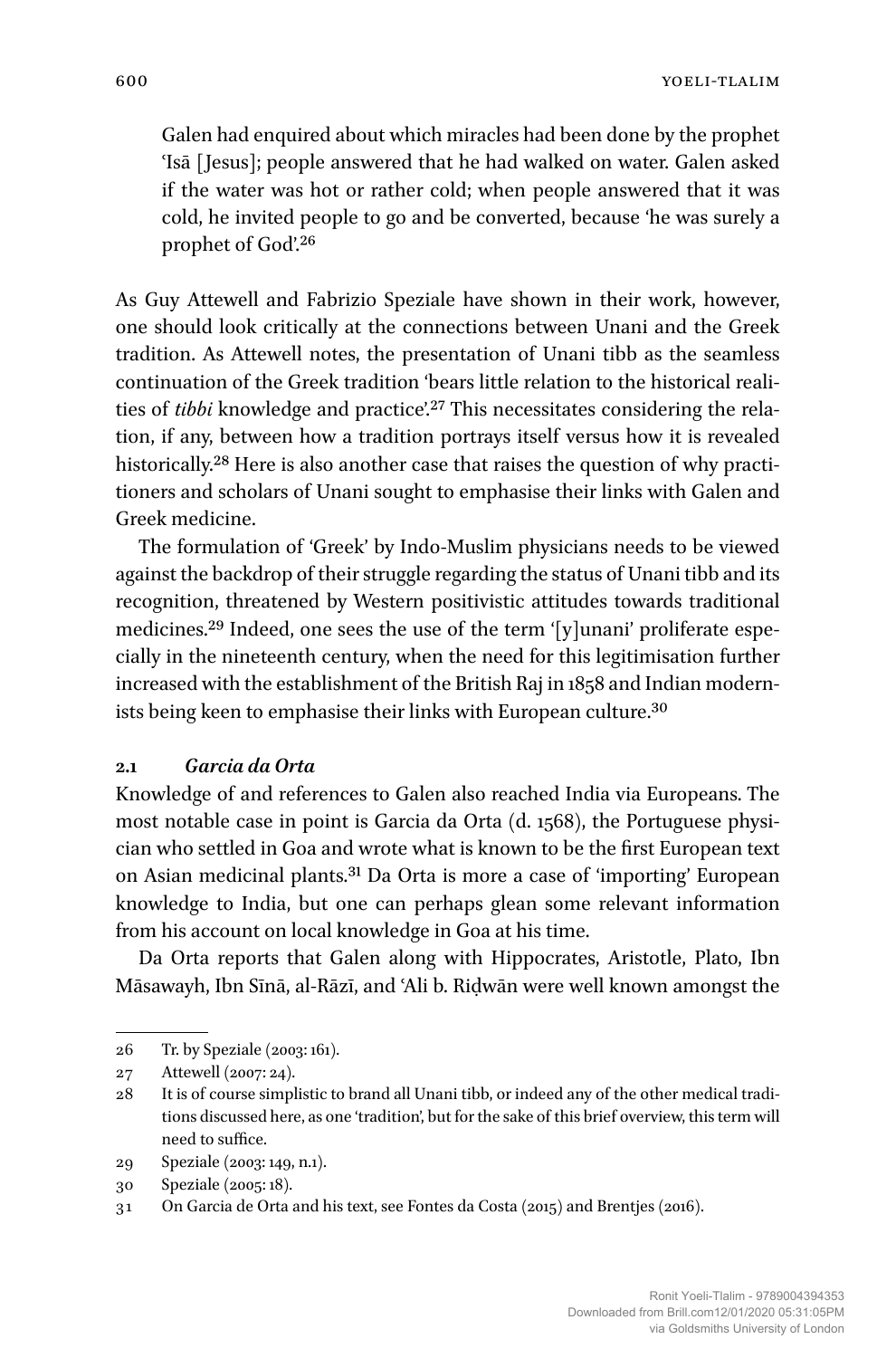Muslim court physicians in Goa in the sixteenth century, although this has not been confirmed in any way, and as Brentjes recently argued, seems to represent more closely Da Orta's own knowledge than that he is referring to.32 As for da Orta's own knowledge as represented in his text, Galen features notably in *Colóquios*, with forty-five mentions, but his overwhelming focus is on Ibn Sīnā, who warrants 126 mentions,<sup>33</sup> which may well suggest that his references to Galen have been mediated by Ibn Sīnā's accounts.

## **3 Galen in China?**

### **3.1** *The Case of Ibn al-Nadīm*

Another intriguing account relating to Galen in Asia is found in the account by the bookseller Ibn al-Nadīm (932-90).<sup>34</sup> Ibn al-Nadīm, a man with an usually extensive education, was a copier of books and the owner of a large bookshop in Baghdad. The bookshop appears to have been a popular meeting place for scholars.35 Ibn al-Nadīm composed the *Fihrist*, a kind of catalogue of all books, lecture notebooks, and so on available in Arabic at the time. The work is not only a compendium of sorts of the knowledge of a learned Muslim in the tenth century, but also contains pieces of rare information.36 The collected notes are arranged thematically into ten discourses. In the opening section, Ibn al-Nadīm discusses the alphabets of fourteen different nations and their ways of writing. It is within this section that one finds an anecdote on the transmission of Galen's summaries to China. Quoting the revered Islamic physician and philosopher al-Rāzī (d. *c*. 925, from Rayy near modern-day Tehran; known in the West as Rhazes), 37 Ibn al-Nadīm writes:

A man from China came to seek me and dwelt with me for about a year. In five months of this time he learned Arabic, both spoken and written, becoming proficient in style, as well as expert and rapid in writing. When he desired to return to his country, he said to me a month in advance: 'I am about to set forth and wish that you would dictate to me the sixteen books of Galen, so that I can write them down'. I said, 'Your time is short

<sup>32</sup> Brentjes (2016: 127).

<sup>33</sup> Brentjes (2016: 111).

<sup>34</sup> Discussed by Klein-Franke and Zhu Ming (2005).

<sup>35</sup> Sellheim and Zakeri (2012).

<sup>36</sup> Sellheim and Zakeri (2012).

<sup>37</sup> On al-Rāzī and the reception of Galen in his works, see Koetschet (Chapter 10) in this volume.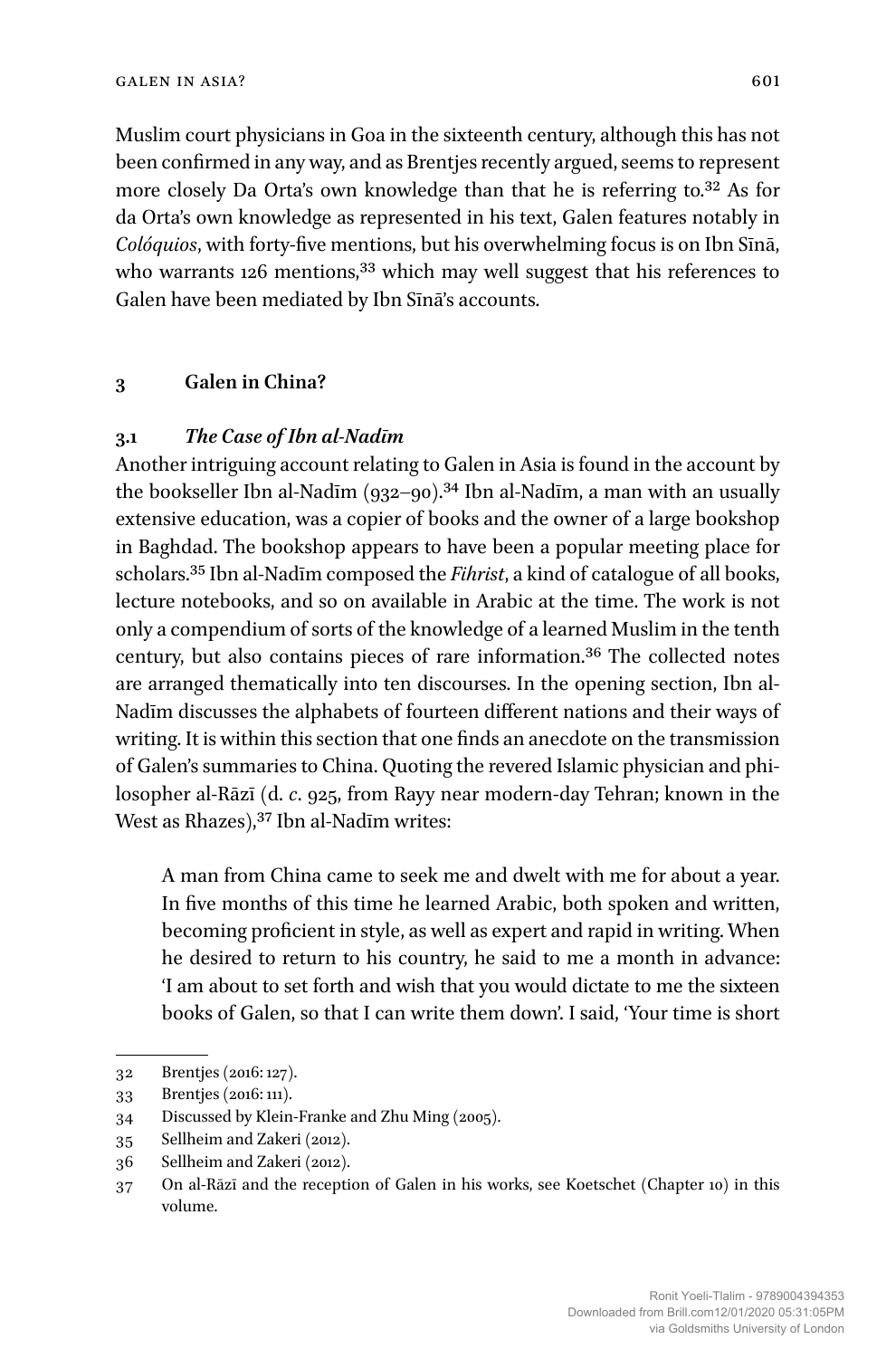602 Yoeli-Tlalim

and the length of your stay will be sufficient for you to copy only a small part of it'. Then the young man said, 'I ask you to devote yourself to me for the length of my stay and to dictate to me as fast as you can. I will keep up with you in writing'. I proposed to some of my students that they join in this project with us, but we did not have faith in the man, until there was a chance for comparison and he showed us everything he had written. I questioned him about the matter and he said: 'We have a form of writing known as Collective, which is what you see. If we wish to write a great deal in a short time, we write it with this script. Then later on, if we wish, we transcribe it with a script which is familiar and not abbreviated'. He thought that a man who was quick in learning and understanding could not learn it in less than twenty years.38

# **3.2** *Yuan China*

Medicine with Greek roots came to China following the establishment of the Yuan Dynasty (1271/9–1368) by Kublai Khan (r. 1260–94) via what was known as 'Islamic medicine', although the conveyers of that medical knowledge were often members of the Church of the East.<sup>39</sup> Kublai Khan, the son of an Eastern Christian mother (Sorkaktani), employed an Eastern Christian doctor as his personal physician. Rashīd al-Dīn, the court-physician turned minister of the Mongol Ilkhanid court, relates that this Christian physician was known as ʿIsā the Translator.<sup>40</sup> 'Isa's Chinese biography indicates that he was born in Fu-lin, the Chinese transcription of Rum, the equivalent of what the Tibetan sources referred to above called Khrom, that is, Byzantium. After a particularly successful career as Kublai Khan's personal physician, ʿIsā later became a central figure in the medical establishment of Mongol China. He set up the Islamic Medical Bureau (Guanghui) in the main Mongol capital (what later became Beijing) and headed the bureau.<sup>41</sup>

During this era, we find the name of Galen, or Zhalinuxi in its Chinese form, appearing in reference to Islamic medicine, mostly in relation to *materia medica.* Such is the case of the *Huihui yaofang* (*Muslim Medicinal Recipes*).42 The *Huihui yaofang* was probably once a part of a general encyclopaedia or

<sup>38</sup> Al-Nadīm, *Catalogue* (*Fihrist*), 1.1, ed. and tr. Dodge (1970) I.31.

<sup>39</sup> Often referred to as Nestorians, but on why this term in this context should be replaced by either Church of the East or Church of Persia, see Hofrichter (2006: 11–14).

<sup>40</sup> On Rashīd al-Dīn, see Akasoy, Burnett and Yoeli-Tlalim (2013).

<sup>41</sup> On ʿIsā / Isu'a, see Kim (2006: 41–52); Shinno (2002: 47–8); Allsen (2001: 149–51); Buell (2007: 279–95); and Tu-chien Weng (1938).

<sup>42</sup> On Islamic medicine in the Mongol era, see Buell (2007c: 279–95). On the *Huihui yaofang*, see Buell (2007a: 138–47) and Buell (2007b: 22–35). See also Kong and Chen (1996: 85–102).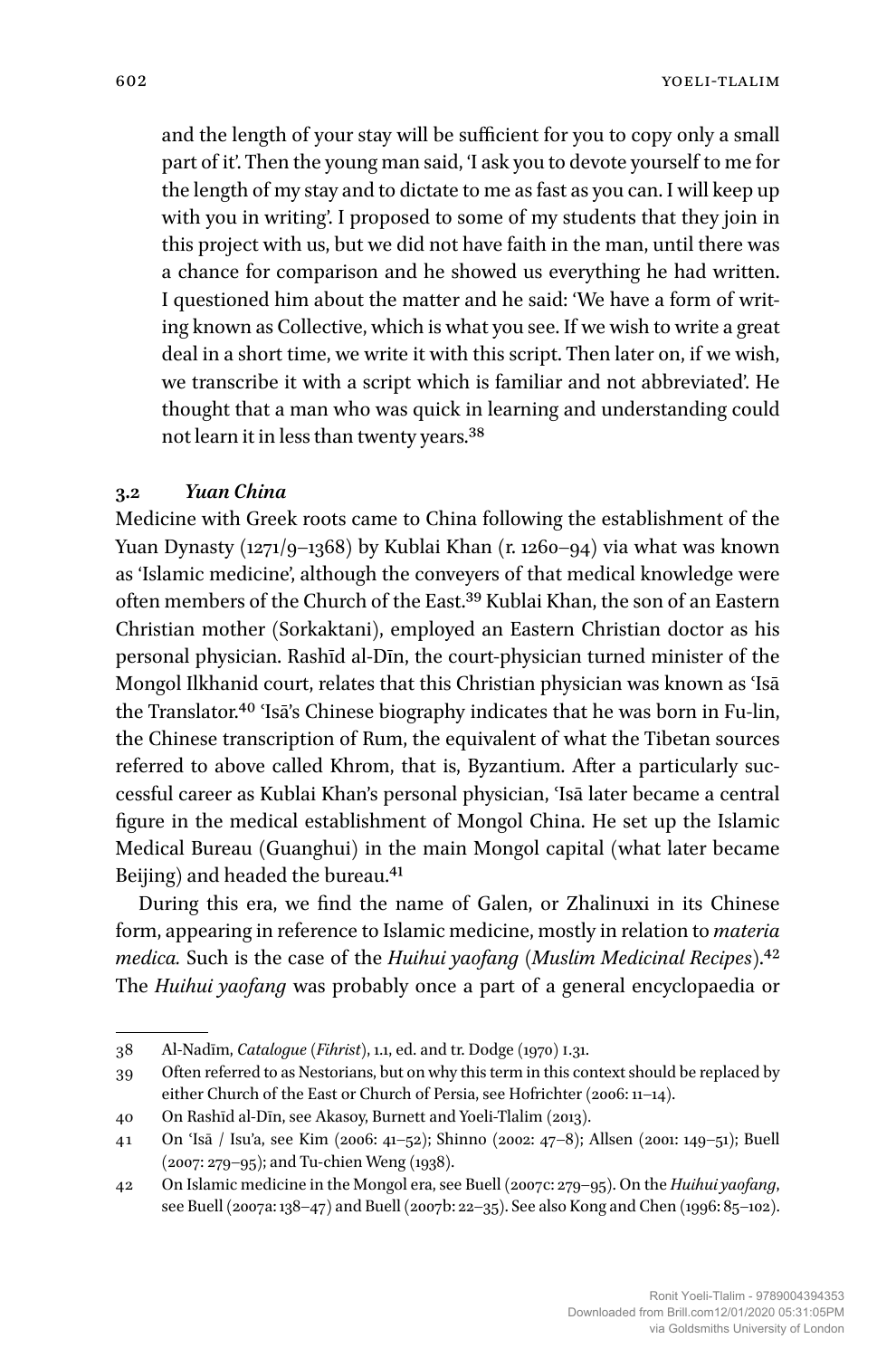textbook on Islamic medicine written during the Mongol rule of China. It is replete with quotations from various authorities, including Zhalinuxi, although the relationship between these quotes and any Galenic writings is yet to be analysed. Key here, however, is the overall context of the references to Galen, which are within an Islamic context, a point also indicated by the form of his name as it is transcribed in Chinese – Zhalinuxi – reflecting the Arabic transliteration for Galen: Jālīnūs.

# **3.3** *Jesuit Medicine*

During the Ming period (1368–1644), some aspects of Galenic medicine arrived in China with the Jesuits.43 During this period, Jesuit missionaries in China wrote medical treatises in Chinese based on current European medicine. It is through this Jesuit prism that one sees Galenic views flowing into China at this time. The Jesuit medical treatises of this period focused mostly on anatomy, but also on the preparation of drugs. The theme of physiology appears within the general context of Jesuit writings on Western natural philosophy. It is here that references to Galen are found. *Xinxue cushu* (*Summary Exposition of the Science of the Psyche*), by the Italian Jesuit missionary Giulio Aleni (1582–1649), is considered to have been the main vehicle for Western ideas about human physiological, anatomical, and psychological notions. Aleni describes the soul as closely associated with the nerves and discusses Galen's doctrine along with his knowledge of the nerves.<sup>44</sup> He also states that the maintenance of life depends on the harmonious presence of dryness, dampness, cold, and heat. In explaining the necessity of the presence of cold and dryness, reference is made to Galen's (Jialene or Jialena, 加勒訥) theory.<sup>45</sup>

Aleni presents Galen's theory on the *pneumata*, explaining that there are three types of 'spirits': the 'natural' spirits (*tixing zhi qi*) are produced in the liver; 'vital' spirits (*shengyang zhi qi*), as well as 'inner heat', are produced in the heart; and the 'animal' spirits (*dongjue zhi qi*) are produced by the brain. The human nervous system is assessed in terms of Galen's *pneumata*.46 In volume eight of Aleni's work, 'On Breathing', one finds a specific mention of Galen, transliterated into Chinese as Jialene (加勒訥), representing perhaps an Italian pronunciation. This Galenic theory of the three pneumata was

<sup>43</sup> I would like to thank Professor Chen Ming of Peking University for his help with the preparation of this section. The following is based on Standaert (2001).

<sup>44</sup> Standaert (2001: 791); Peterson (1973: 307–11).

<sup>45</sup> As Peterson (1973: 308) explains, 'cold is required to prevent the body from becoming excessively hot, and similarly, dryness prevents the body from being swamped with water by keeping it at a suitable level of moisture'.

<sup>46</sup> Peterson (1973: 309).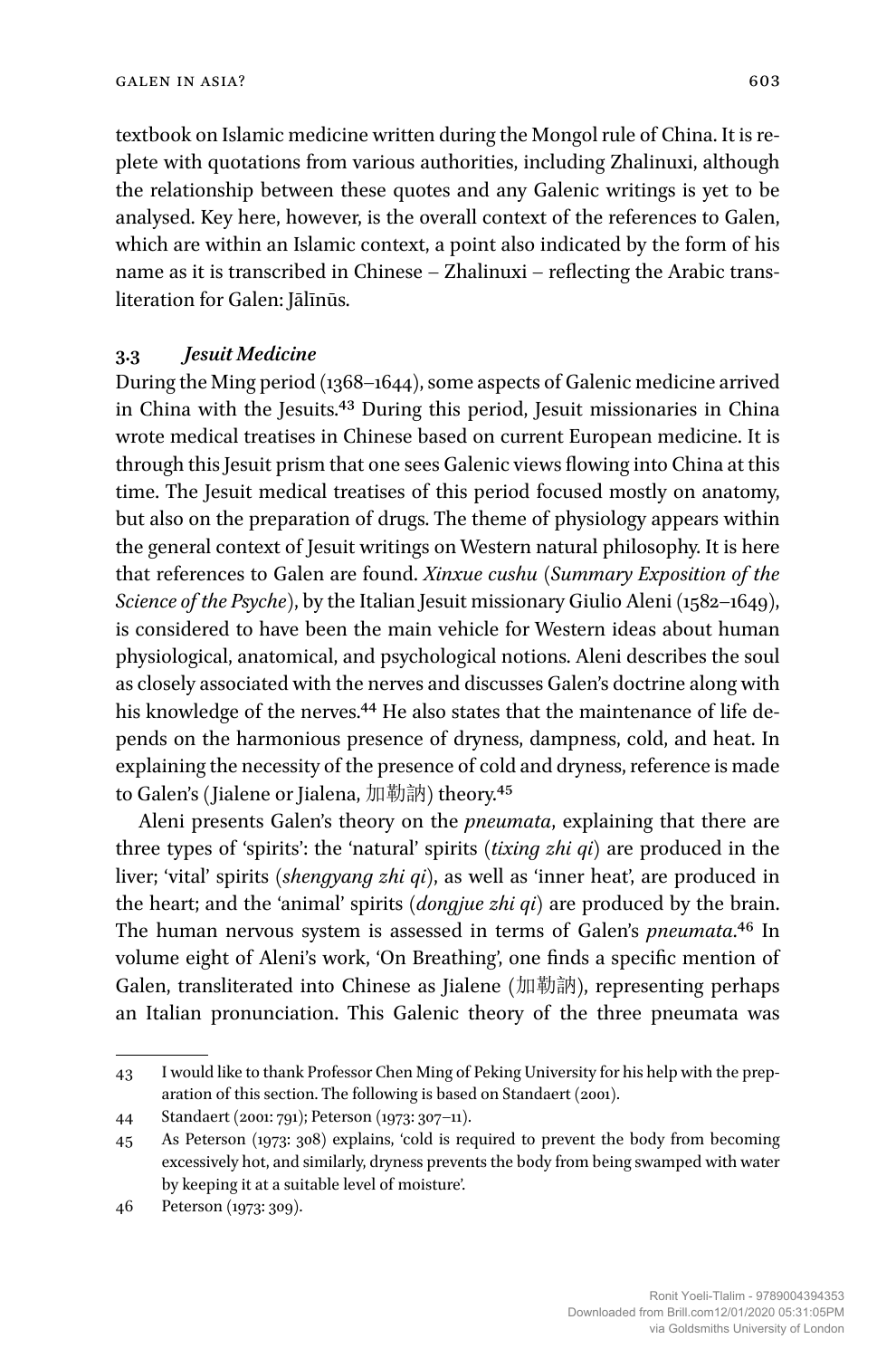particularly alien to the Chinese.<sup>47</sup> Another Jesuit author who brought Galenic viewpoints to China was Alfonso Vagnone (1566–1640). In his *Huanyu shimo* (*Beginning and End of the World*) he describes the function of blood, *pneuma*, blood movement, and the four temperaments from a Galenic perspective.<sup>48</sup>

Later mentions of Galen include the nineteenth-century Chinese translation of John Forbes Royle's (來拉, 1799–1858) *Manual of Materia Medica and Therapeutics: Including the Preparations of the Pharmacopoeias of London, Edinburgh, and Dublin, with Many New Medicines*. Here Galen, transliterated into Chinese as Jialun (茄倫), is mentioned in reference to aloes: 'Aloes were known to Dioscorides, to Galen, and to Celsus'. As the form of his transliterated name suggests – the European Galen having been adopted rather than a form reflecting the Arabic form Jālīnūs – Galenic input by this time had moved away from Islamic links to those based on European contacts.

## **4 Conclusion**

An important question to address is whether Galenic medicine had any longterm impact in Asia, and if not, why? That the link to Greece features so prominently in the current Indian medical marketplace is one good argument to suggest its significance in India, even if much of the link with Greece is a late construction. With regards to China, perhaps it would be worthwhile revisiting Joseph Needham's judgement of some decades ago that Greek, Muslim, and Eastern Christian medicine in China had 'no perceptible influence'.49 Though on the face of it, this judgment may be generally true, it is worth revisiting especially if one keeps in mind that 'influence' can take many forms and that its traces may well be concealed.

Tibetan accounts on the sources of medical knowledge in Tibet often contain mythical elements, and so while one cannot read them as straightforward historical narratives, one can, and should, take some cues from such texts.<sup>50</sup> These accounts can serve as pointers to strata otherwise forgotten or rewritten by later historical accounts.

Literary narratives of universal histories of knowledge like the Tibetan ones exemplify different ways of managing relationships between foreign and local knowledge and of negotiating cultural differences. The organisation of

<sup>47</sup> Peterson (1973: 311).

<sup>48</sup> Standaert (2001: 791).

<sup>49</sup> Needham (1970: 17–18).

<sup>50</sup> See Yoeli-Tlalim (forthcoming).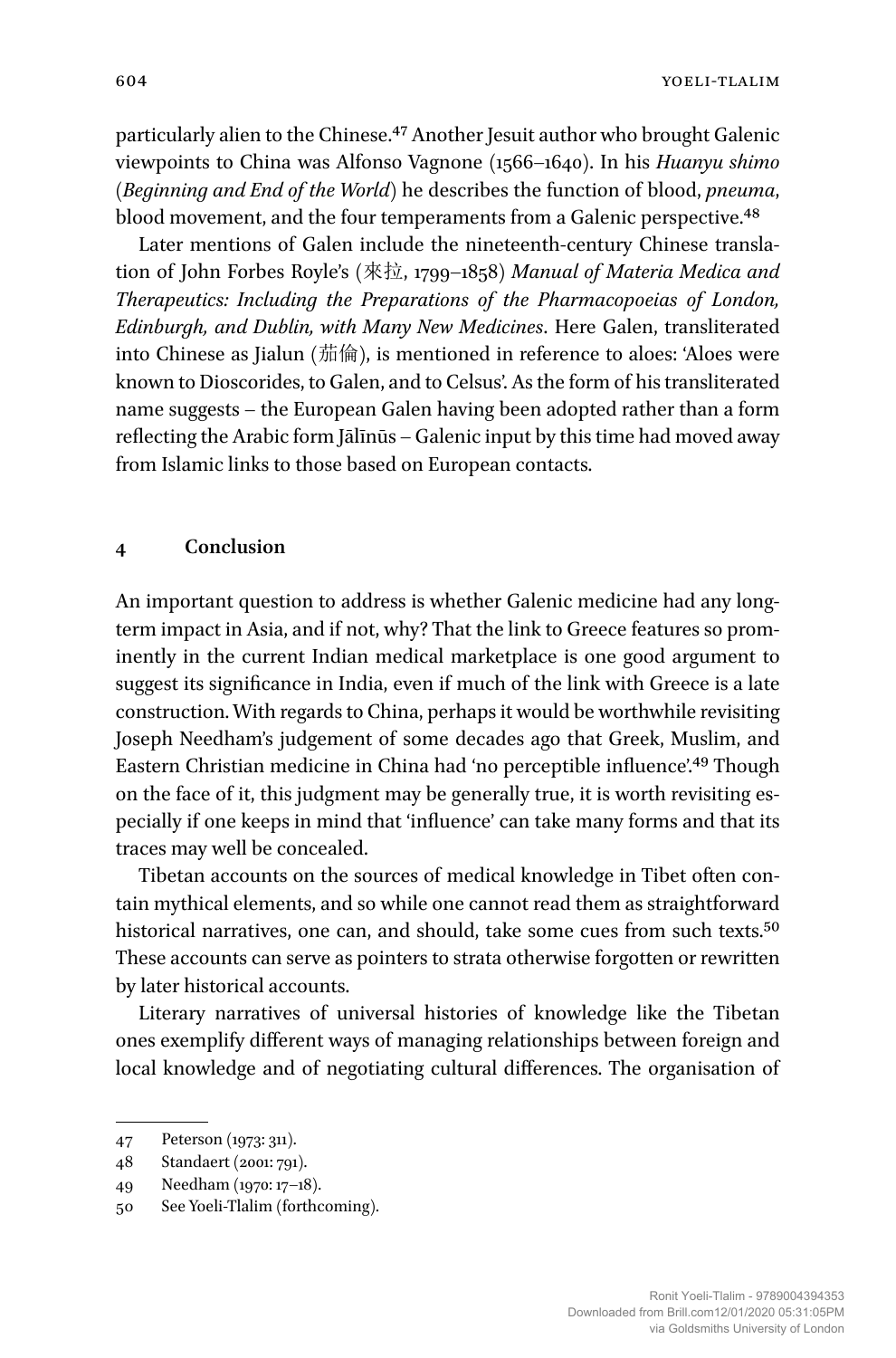knowledge from and about different peoples has been a powerful tool for articulating claims of empire, uniting multiplicities of locales in harmonious singularity mirrored by a claim for comprehensiveness.<sup>51</sup> Attention should be paid not only to straight up borrowing, but also to less evident cultural interactions, such as responses that result from contacts with foreign knowledge, where external conditions create change within, such as reformulations or reaffirmations. Much of this type of work is yet to be done.

#### **Bibliography**

#### *Texts Used*

- Dodge, B. (ed. and tr.). 1970. *The Fihrist of al-Nadīm: A Tenth-Century Survey of Muslim Culture*. 2 vols. New York: Columbia University Press.
- Kilty, G. (tr.). 2010. Desi Sangyé Gyatso, *Mirror of Beryl: A Historical Introduction to Tibetan Medicine*. Boston: Wisdom.
- Sangs rgyas rgya mtsho. 2008. *Gso ba rig pa'i khog 'bugs vaidūrya'i me long [Mirror of Beryl], Bod kyi gtsug lag gces btus* series, vol. 28. New Delhi: Institute of Tibetan Classics.

#### *References*

- Akasoy, A., Burnett, C. and R. Yoeli-Tlalim. (eds.). 2011. *Islam and Tibet: Interactions along the Musk Routes*. Farnham: Ashgate.
- Akasoy, A., Burnett, C. and R. Yoeli-Tlalim. (eds.). 2013. *Rashid al-Din as an Agent and Mediator of Cultural Exchanges in Ilkhanid Iran.* London: Warburg Institute.
- Alavi, S. 2008. *Islam and Healing: Loss and Recovery of an Indo-Muslim Medical Tradition, 1600–1900*. New York: Palgrave Macmillan.
- Allsen, T. 2001. 'Medicine', in T. Allsen, *Culture and Conquest in Mongol Eurasia*. Cambridge: Cambridge University Press, 141–60.
- Attewell, G. 2007. *Refiguring Unani Tibb: Plural Healing in Late Colonial India*. New Delhi: Orient Longman.
- Beckwith, C. 1979. 'The Introduction of Greek Medicine into Tibet in the Seventh and Eighth Centuries', *Journal of the American Oriental Society* 99: 297–313.
- Bladel, K. van. 2012. 'The Arabic History of Science of Abū Sahl ibn Nawbaḥt (fl. Ca 770–809) and Its Middle Persian Sources', in F. Opwis and D. Reisman (eds.),

<sup>51</sup> For Gutas' analysis of similar Sasanian texts on the origins and transmission of knowledge, see Gutas (1998: 34–40). See also van Bladel (2012). For a discussion of the Jewish case, see Reed (2014).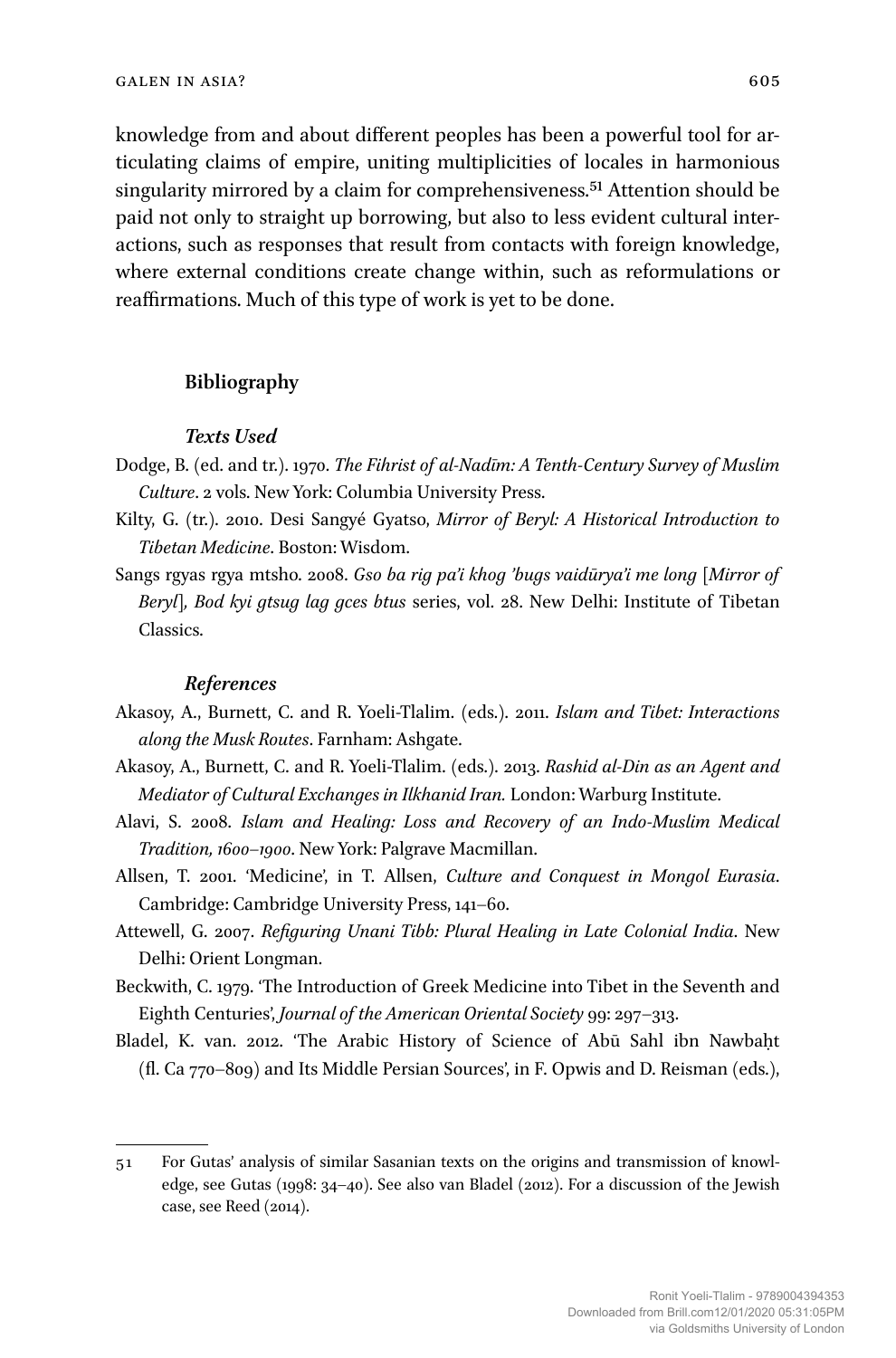*Islamic Philosophy, Science, Culture, and Religion: Studies in Honor of Dimitri Gutas*. Leiden: Brill, 41–62.

- Brentjes, S. 2016. 'Issues of best historiographical practice: Garcia da Orta's Colóquios dos simples e drogas e cousas medicinais da India (Goa, 1563) and their conflicting interpretation', in H. Wendt (ed.), *The Globalization of Knowledge in the Iberian Colonial World*. Berlin: Edition Open Access, 95–137.
- Buell, P. 2007a. 'Medical Globalization in the Mongol Era', in T. Ishdorj (ed.), *Mongol Sudlalyn Ogulluud: Essays on Mongol Studies*. Ulaanbaatar: Mongolian Academy of Sciences, 138–47.
- Buell, P. 2007b. 'Food, Medicine and the Silk Road: The Mongol-Era Exchanges', *Silk Road* 5.2: 22–35.
- Buell, P. 2007c. 'How did Persian and other Western Medical Knowledge Move East, and Chinese West? A Look at the Role of Rashīd al-Dīn and Others', *Asian Medicine: Tradition and Modernity* 3.2: 279–95.
- Buell, P. 2011. 'Tibetans, Mongols and the Fusion of Eurasian Cultures', in Akasoy, A., C. Burnett, and R. Yoeli-Tlalim (eds.), *Islam and Tibet: Interactions along the Musk Routes*. Farnham: Ashgate, 189–208.
- Czaja, O. 2007. 'The Making of the Blue Beryl: Some Remarks on the Textual Sources of the Famous Commentary of Sangye Gyatsho (1653–1705)', in M. Schrempf (ed.), *Soundings in Tibetan Medicine: Anthropological and Historical Perspectives*. Leiden: Brill, 345–71.
- Fontes da Costa, P. (ed.). 2015. *Medicine, Trade and Empire: Garcia de Orta's Colloquies on the Simples and Drugs of India (1563) in Context*. London: Routledge.
- Garrett, F. 2007. 'Critical Methods in Tibetan Medical Histories', *The Journal of Asian Studies* 66.2: 363–87.
- Gutas, D. 1998. *Greek Thought, Arabic Culture: The Graeco-Arabic Translation Movement in Baghdad and Early ʿAbbāsid Society (2nd–4th/8th–10th centuries)*. London: Routledge.
- Gyatso, J. 2004. 'The Authority of Empiricism and the Empiricism of Authority: Medicine and Buddhism in Tibet on the Eve of Modernity', *Comparative Studies of South Asia, Africa and the Middle East* 24.2: 83–96.
- Gyatso, J. 2015. *Being Human in a Buddhist World: An Intellectual History of Medicine in Early Modern Tibet*. New York: Columbia University Press.
- Hofrichter, P. L. 2006. 'Preface', in R. Malek (ed.), *Jingjiao: The Church of the East in China and Central Asia*. Sankt Augustin: Monumenta Serica.
- Kim, H. D. 2006. 'A Portrait of a Christian Official in China Under the Mongol Rule: Life and Career of 'Isa Kelemechi (1227–1308)', in G. Bamana (ed.), *Christianity and Mongolia: Past and Present*. Ulaanbaatar: Antoon Mostaert Center, 41–52.
- Klein-Franke, F. and Zhu Ming. 2005. 'How Galen's 'Sixteen Books' Came to China in the Tenth Century AD', *The American Journal of Chinese Medicine* 33.2: 339–42.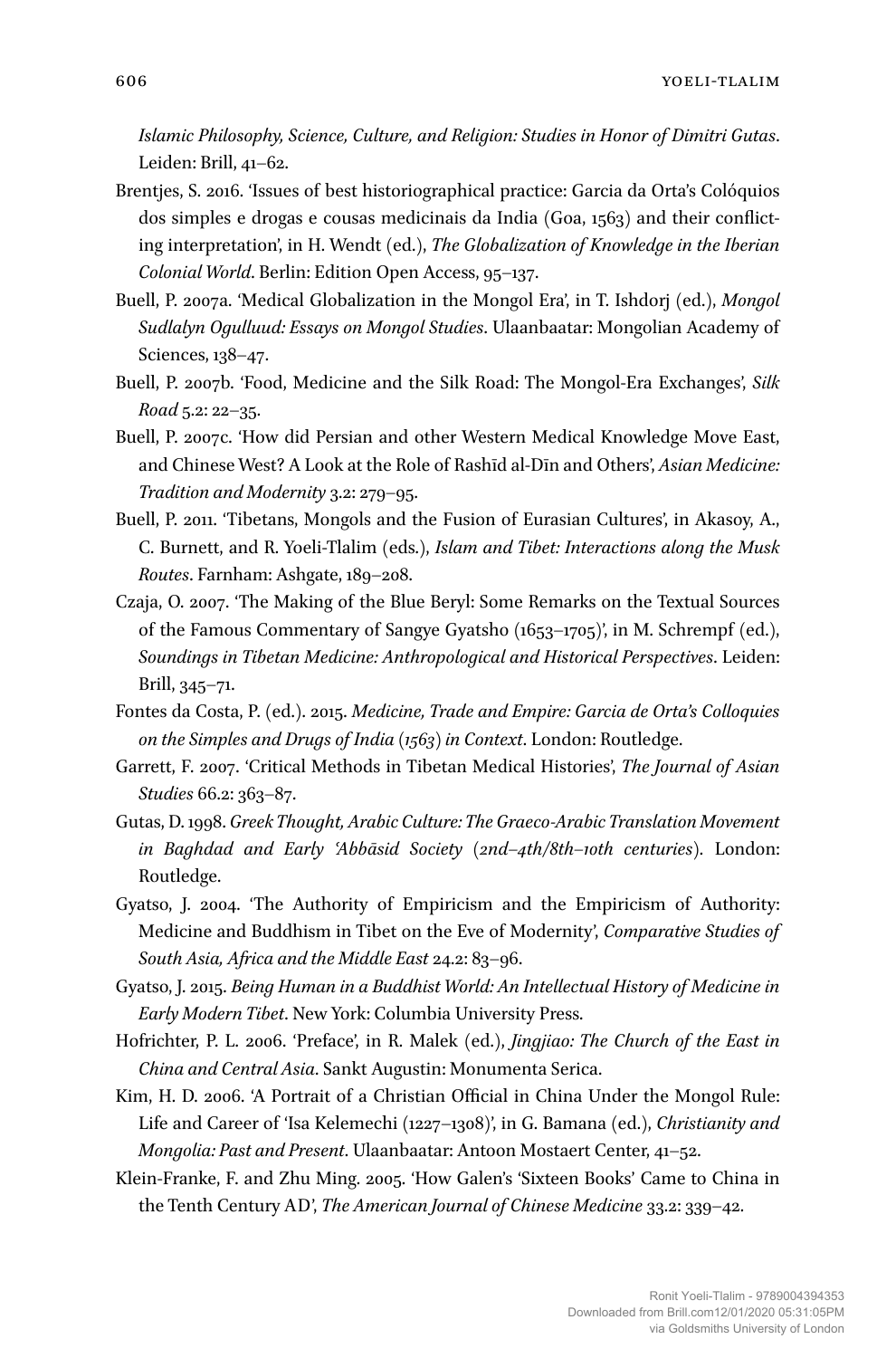- Kong, Y. C. and D. S. Chen. 1996. 'Elucidation of Islamic drugs in Hui Hui Yao Fang: A Linguistic and Pharmaceutical Approach', *Journal of Ethnopharmacology* 54  $(2-3): 85-102.$
- Martin, D. 2007. 'An Early Tibetan History of Indian Medicine', in Mona Schrempf (ed.), *Soundings in Tibetan Medicine*. Leiden: Brill, 307–25.
- Martin, D. 2008. 'Veil of Kashmir: Poetry of Travel and Travail in Zhangzhungpa's 15th Century Kāvya Reworking of the Biography of the Great Translator Rinchen Zangpo (958–1055 CE)', *Revue d'Etudes Tibétaines* 14: 13–56.
- Martin, D. 2011. 'Greek and Islamic Medicine's Historical Contact with Tibet: A Reassessment in View of Recently Available but Relatively Early Sources on Tibetan Medical Eclecticism', in A. Akasoy, C. Burnett, and R. Yoeli-Tlalim (eds.), *Islam and Tibet: Interactions along the Musk Routes*. Farnham: Ashgate, 117–43.
- Meulenbeld, G. J. 1999–2002. *A History of Indian Medical Literature*. 3 vols. Groningen: Egbert Forsten.
- Needham, J. 1970. 'The Unity of Science: Asia's Indispensable Contribution', in J. Needham, *Clerks and Craftsmen in China and the West: Lectures and Addresses on the History of Science and Technology*. Cambridge: Cambridge University Press, 14–29.
- Peterson, W. 1973. 'Western Natural Philosophy Published in Late Ming China', *Proceedings of the American Philosophical Society* 117.4: 295–316.
- Reed, A. Y. 2014. '"Ancient Jewish Sciences" and the Historiography of Judaism', in J. Ben Dov and S. Sanders (eds.), *Ancient Jewish Sciences.* New York: NYU Press, 197–256.
- Sellheim, R. and M. Zakeri. 2012. 'Fehrest', in *Encyclopaedia Iranica*, at [http://www](http://www.iranicaonline.org/articles/fehrest) [.iranicaonline.org/articles/fehrest](http://www.iranicaonline.org/articles/fehrest) (accessed 1 June 2017).
- Shinno, R. 2002. 'Promoting Medicine in the Yuan Dynasty (1206–1368): An Aspect of Mongol Rule in China'. PhD diss., Stanford University.
- Speziale, F. 2003. 'The Relation between Galenic Medicine and Sufism in India during the Delhi and Deccan Sultanates', *East and West* 53.1/4: 149–78.
- Speziale, F. 2005. 'Linguistic Strategies of De-Islamization and Colonial Science: Indo-Muslim Physicians and the Yūnānī Denomination', *International Institute for Asian Studies Newsletter* 37: 18.
- Standaert, N. 2001. 'Medicine', in N. Standaert (ed.), *Handbook of Christianity in China, Volume One: 635–1800.* Leiden: Brill, 786–802.
- Unschuld, P. 1985. *Medicine in China: A History of Ideas*. Berkeley: University of California Press.
- Weng, Tu-chien. 1938. 'Ai hsieh: A Study of his Life'. PhD diss., Harvard University.
- Wujastyk, D. 1995, 'Medicine in India', in J. van Alphen and A. Aris (eds.), *Oriental Medicine: An Illustrated Guide to the Arts of Healing*. London: Serindia, 19–105.
- Yoeli-Tlalim, R. 2010. 'On Urine Analysis and Tibetan Medicine's Connections with the West', in S. Craig, M. Cuomu, F. Garrett, and M. Schrempf (eds.), *Studies of Medical*